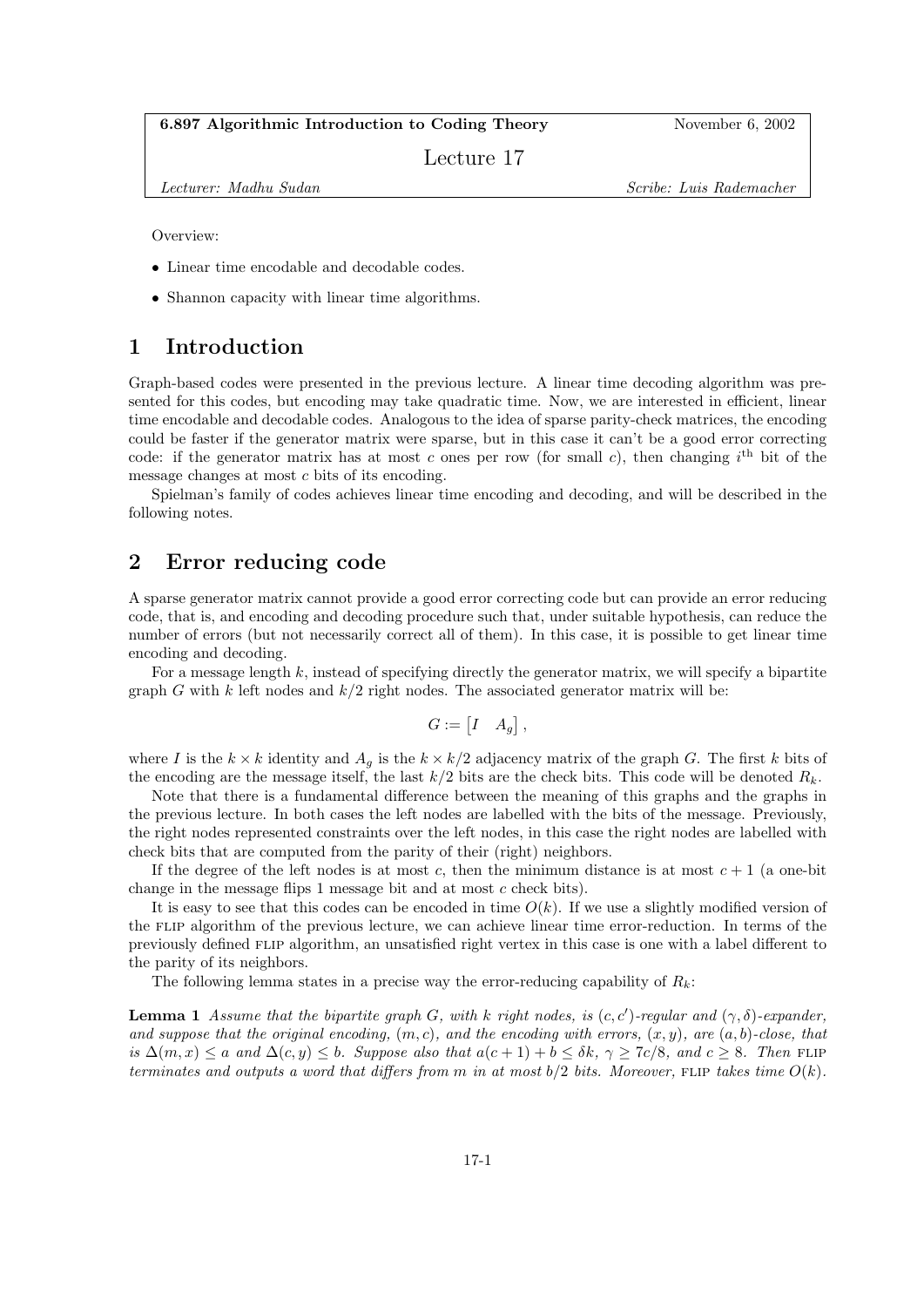**Proof** Denote  $S = \{i : m_i \neq x_i\}, T = \{i : c_i \neq y_i\}.$  For every iteration, the algorithm FLIP decreases in at least one the number of unsatisfied constraints, which is at most  $ca + b$ . Then, the algorithm finishes with some word x' such that  $\Delta(x', m) \leq \Delta(x, m) + ca + b \leq a + ca + b \leq \delta k$ . Denote  $S' = \{i : m_i \neq x'_i\}$ , then  $|S'| \leq \delta k$ . Because G is an expander,  $|\Gamma_1(S')| \geq (2\gamma - c)|S|$ . Denote U the set of unsatisfied right nodes, at the end of the algorithm. In this situation, every left vertex has at most  $c/2$  unsatisfied right neighbors, thus  $|U| \leq |S'|c/2$ . On the other hand,  $\Gamma_1(S') - T \subseteq U$ , then  $|U| \leq (2\gamma - c)|S'| - b$ . The combination of both inequalities for |U| implies  $(2\gamma - 3c/2)|S'| \leq b$ . This inequality and the hypotheses give immediately  $|S'| \leq b/2$ .

# 3 Spielman's error-correcting code

Denote  $C_k$  the Spielman's code for messages of length k. This code will be defined recursively in terms of error-reducing codes and Spielman's codes for shorter messages. The intuitive idea is to take into account the fact that the codes  $R_k$  can be error-correcting and efficient if we are able to protect the check bits from errors. A key step in achieving this is to encode the check bits with a Spielman's code of smaller message length.

More precisely, given a message of length k, its  $C_k$ -encoding has length 4k. The first  $3k/2$  bits of the encoding are the result of  $R_k$  applied to the message, that is, the first k bits of the encoding are the message itself (this bits are denoted  $M_k$ ) and the next  $k/2$  bits are the check bits (denoted  $A_k$ ). This  $k/2$ check bits are encoded with  $C_{k/2}$  to provide the next  $3k/2$  check bits (denoted  $B_k$ ). Finally,  $(A_k, B_k)$ , the 2k bits that are the result of this  $C_{k/2}$ -encoding, are encoded with  $R_{2k}$  to provide k additional check bits (denoted  $D_k$ ). The rate of  $C_k$  is  $1/4$ .

For the encoding time of  $C_k$ , it is clear that  $R_k$ -encoding takes time  $O(k)$ . Then, if  $T_E(k)$  is the encoding time of  $C_k$ , we have

$$
T_E(k) \le O(k) + T_E(\frac{k}{2}) + O(k).
$$

This implies that  $T_E(k) = O(k)$ .

A decoding algorithm for  $C_k$  is:

- 1. Run FLIP on  $(A_k, B_k, D_k)$  (the last 3k bits) until it stops to obtain  $(A'_k, B'_k)$ .
- 2. Recursively decode the result of the previous step  $(A'_k, B'_k)$  with  $C_{k-1}$  to obtain  $A''_k$ .
- 3. Run FLIP on  $A_k''$ , the result of the previous step, to recover message.

For the decoding time of  $C_k$ , steps 1 and 3 take linear time. Then, if  $T_D(k)$  is the decoding time of  $C_k$ , we have:

$$
T_D(k) \le O(k) + T_E(\frac{k}{2}) + O(k).
$$

This implies that  $T_E(k) = O(k)$ .

About the effectiveness of the decoding of  $C_k$ , suppose that we allow at most  $\epsilon k$  errors. After step 1, the number of errors in  $(A'_k, B'_k)$  is less that or equal to  $\frac{\epsilon k}{2}$ . By inductive hypothesis, this implies that step 2 will recover  $B_k$  without errors. Because this are the check bits of  $R_k$  for the original message, this implies that algorithm FLIP will recover the message  $M_k$  without errors in step 3.<sup>1</sup>

# 4 Modification to Spielman's codes to handle a tiny fraction of errors with small overhead

It is possible to modify Spielman's codes to have a rate better than  $1/4$ , if we reduce the error-correction capability appropriately, while we retain the linear encoding and decoding property. The idea is to

<sup>&</sup>lt;sup>1</sup>In fact, the same argument and conclusion applies if we allow 3*ck* errors, distributed in the following way:  $\epsilon k$  errors in  $M_k$ , the message,  $\epsilon k$  errors in  $(A_k, B_k)$ , and  $\epsilon k$  errors in  $C_k$ .